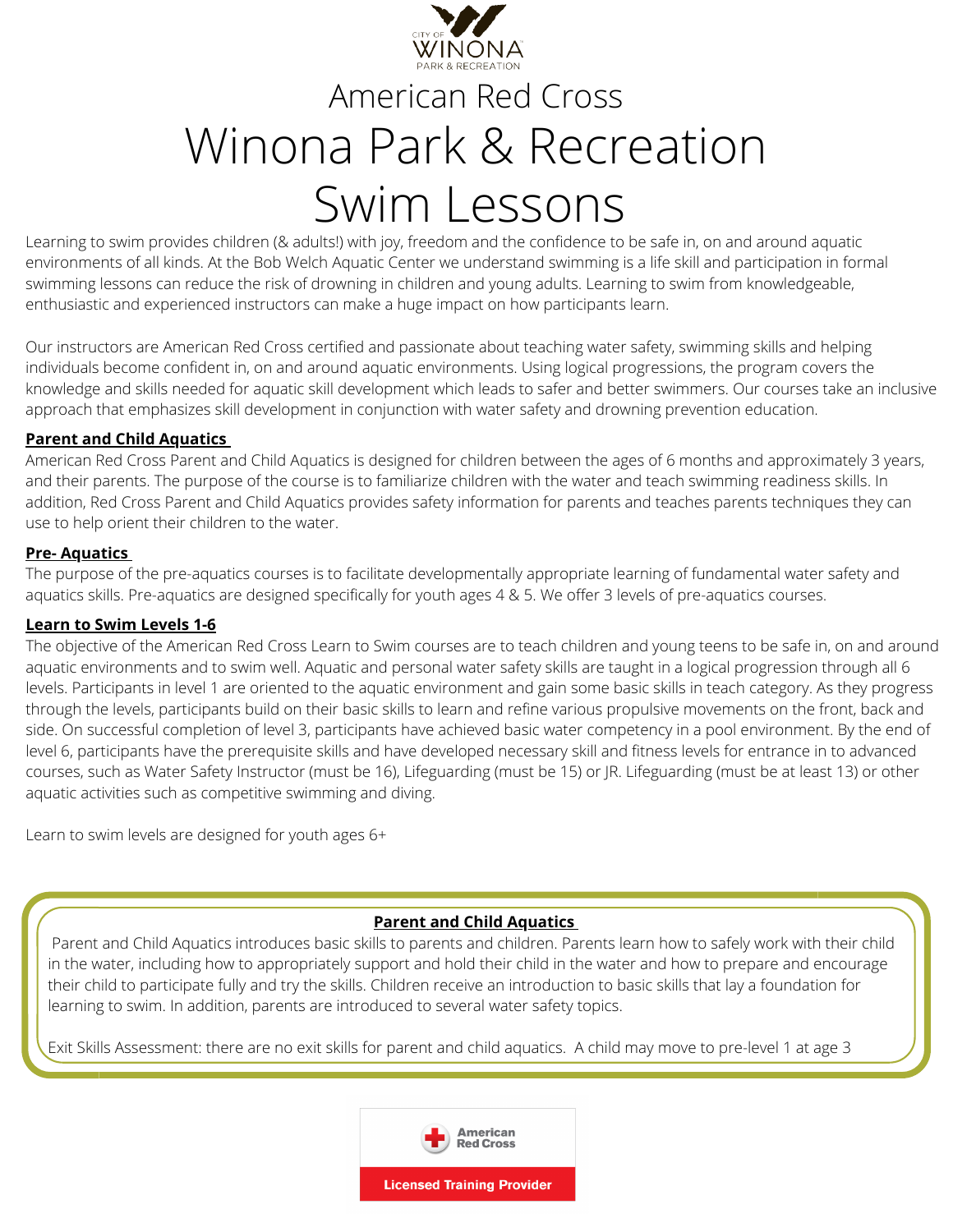

# **Pre- Level 1**

In pre- level 1 participants are introduced to basic aquatic skills, which they will continue to build on throughout the prelevels as well as learn to swim levels 1-6. In addition to basic aquatic skills, pre-level 1 starts to develop positive attitudes and safe practices around water. All skills in pre-level 1 are performed with assistance from instructors.

Exit Skills Assessment: (done with support)

- Enter independently, using either the ladder, steps or side, travel 5 yards, submerge to mouth and blow bubbles for at least 3 seconds then exit water
- While in shallow water, glide on front at least 2 body lengths, then roll to back and float on back for 3 seconds then recover to vertical position

We recommend this level for any new swim lesson participant between ages 3&4. Upon successful completion, can enroll in pre-2 *or if 6 can enroll in Learn to Swim Level 1*

# **Pre- Level 2**

In pre-level 2 participants further develop basic skills, and begin to perform skills at a slightly more advanced level than in pre-level 1. This is done through longer lengths of swims, deeper water or longer distances. Skills in pre-level 1 are assisted but pre-level 2 marks the start of independent aquatic locomotion skills. Participants continue to explore alternating and simultaneous arm & leg actions both on front and back. Continue to build on water safety skills.

Exit Skills Assessment: (can be performed with assistance)

- Glide on front for at least 2 body lengths, roll to back, float on back for 15 seconds, then recover to a vertical position
- Glide on back for at least 2 body lengths, roll to front, then recover to a vertical position
- Swim using combined arm and leg actions on front for 3 body lengths, roll to back, float for 15 seconds, roll to front, then continue swimming on front for at least 3 body lengths.

We recommend this level for any swim participant ages 3-5 who has finished pre-level 1 or has taken a parent child or preschool lesson at other facilities. Upon successful completion, children can enroll in pre-3 or if 6 years old can enroll in Learn to Swim Level 2

# **Pre- Level 3**

In pre-level 3 participants are increasing proficiency in performing previously learned skills. We accomplish by adding more guided practice and increasing repetitions, distances, times or levels of refinement. All skills in pre-level 3 are performed independently. Children improve their coordination and control of combined simultaneous arm and leg action and alternation arm and leg actions. New water safety topics are introduced and previously acquired water safety knowledge and skills are reinforced.

Exit Skills Assessment: (all skills in pre-level 3 are done independently- defined as no contact or intervention from instructors or use of floatation devices)

- Step from the side into chest deep water, push off the bottom, move into a treading or floating position for 15 seconds, swim on front and/or back for 5 body lengths, then exit the water.
- $\bullet$  Move into a back float for 15 seconds, roll to front, then recover to a vertical position
- Push off and swim using combined arm and leg actions on front for 5 body lengths, roll to back, float for 15 seconds, roll to front, then continue swimming for 5 body lengths.

We recommend this level for any swim participant who has finished pre-level 2 or who is comfortable swimming on their own 13 between the ages of 3-5. Upon successful completion of pre-level 3, can enroll in Learn to Swim Level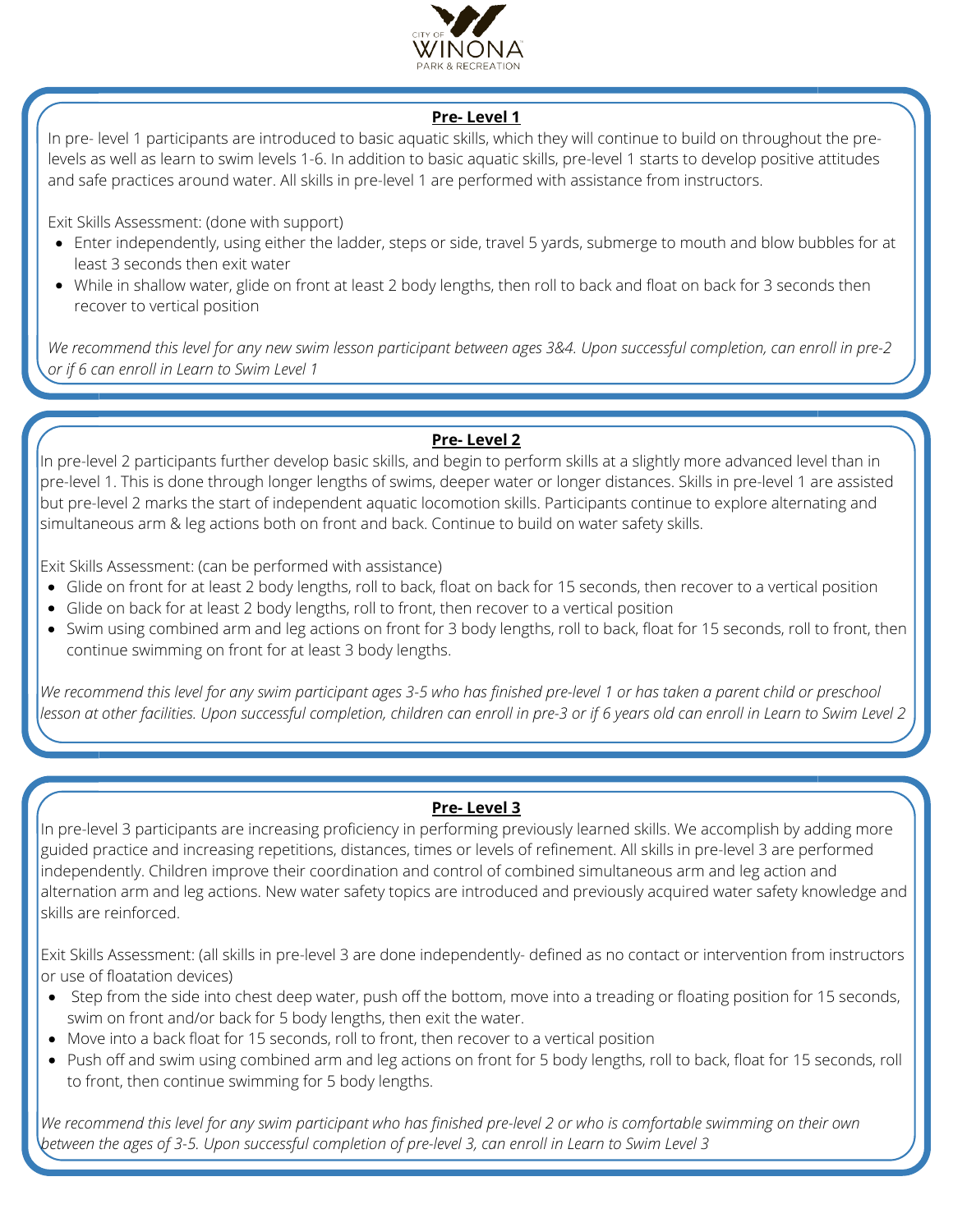

# **Level 1- Introduction to Water Skills**

In level 1 participants are introduced to basic aquatic skills, which youth will continue to build on throughout the learn to swim levels 1-6. In addition to basic aquatic skills, level 1 starts to develop positive attitudes, effective swimming habits and safe practices in and around water. *\*Skills in this level do overlap with both pre-level 1&2.*

Exit Skills Assessment:

- Enter independently, using either the ladder, steps or side, travel at least 5 yards, bob 5 times; then safety exit the water. (Participants can walk, move along the gutter or "swim)
- While in shallow water, glide on front at least 2 body lengths, then roll to back and float on back for 3 seconds then recover to vertical position. (This part of the assessment can be performed with assistance)

We recommend this level for any new swim lesson participant at least 6 years of age. Upon successful completion, can enroll in level 2

## **Level 2-Fundamental Aquatic Skills**

The objective of level 2 is to give participants success with fundamental skills. This level marks the true beginning of true locomotion skills. Participants learn to glide and float without support and recover to a vertical position. Participants further develop simultaneous and alternating arm/leg action on front and back, laying the foundation for future strokes. New water safety topics are introduced and previously acquired water safety knowledge and skills are reinforced.

Many of the skills do overlap with pre-level 3

Exit Skills Assessment:

- Step from the side into chest-deep water, push off the bottom, move into a treading or floating position for at least 15 seconds, swim on the front and/or back for 5 body lengths, then exit the water
- Move into a back float for 15 seconds, roll to front, then recover to a vertical position
- Push off and swim using combined arm and leg actions on front for 5 body lengths, roll to back, float for 15 seconds,

*Upon successful completion, can enroll in level 3*

#### **Level 3-Stroke Development**

The objective in level 3 is to expand proficiency of previously learned skills by providing additional guided practice. Participants learn and practice survival floating and learn to swim the front crawl and elementary backstroke. The scissors and dolphin kicks are introduced in this level. Time is extended for treading water and participants learn head first entries (diving) front a seated position.

Participants who successfully complete level 3, have achieved basic water competency in a pool environment.

Exit Skills Assessment:

- Jump into deep water from the side, recover to the surface, maintain position by treading or floating for 1 minute, rotate one full turn then turn as necessary to orient to the exit point, level off, swim front crawl and/or elementary back stroke for 25 yards, then exit the water
- Push off in a streamlined position, then swim front crawl for 15 yards, change position and direction as necessary, swim elementary backstroke for 15 yards, then exit the water.

*Upon successful completion, can enroll in level 4*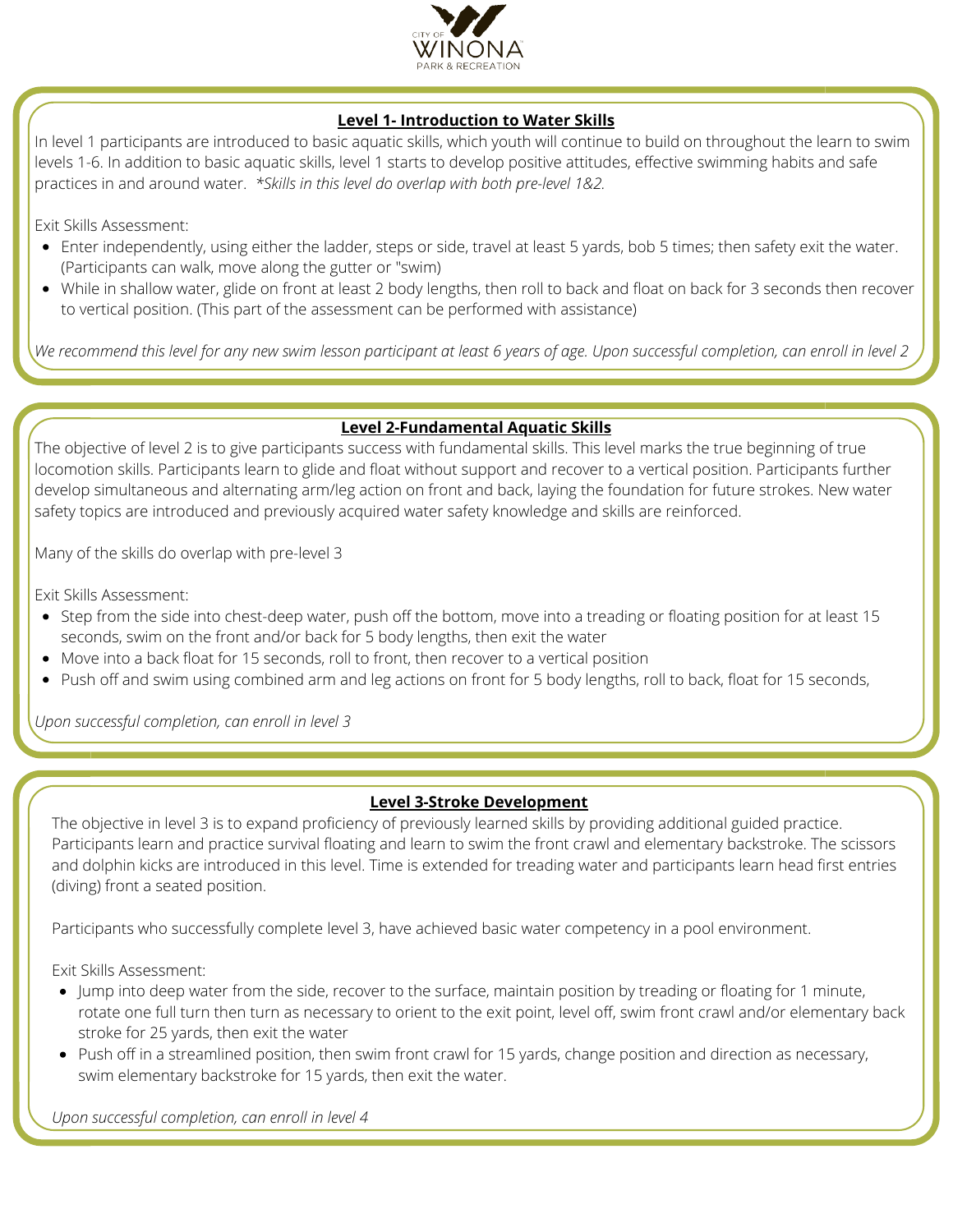

#### **Level 4- Stroke Improvement**

In level 4 participants improve their aquatic skills and increase their endurance by swimming the strokes learned in level 3 for greater distances and with more advanced proficiency. Participants add arm actions to previously learned scissors kick and breaststroke kick to be able to perform sidestroke and learn the breaststroke. Participants also begin to learn the butterfly and back crawl, as well as the basics of performing an open turn at the wall.

Exit Skills Assessment:

- Perform feetfirst entry into deep water, swim front crawl for 25 yards, change direction and position as necessary and swim elementary backstroke for 25 yards
- Swim breaststroke for 15 yards, change direction and position as necessary and swim back crawl for 15 yards
- Submerge and swim a distance of 3 to 5 body lengths underwater without hyperventilation, return to the surface, then exit the water

*Upon successful completion, can enroll in level 5*

#### **Level 5 -Stroke Refinement**

In level 5 participants refine their performance of all 6 strokes and increase the distances they swim. Participants also perform flip turns on front and back

Exit Skills Assessment:

- Perform a shallow-angle dive into water at least 9 feet deep, swim front crawl for 50 yards, then swim elementary backstroke for 50 yards using appropriate and efficient turning styles throughout
- Swim breaststroke for 25 yards, change direction of travel as necessary, then swim back crawl for 25 yards using appropriate and efficient turning styles throughout.

*Upon successful completion, can enroll in level 6*

# **Level 6 -Swimming and Skill Proficiency**

The objective of this level is to refine strokes so participants swim them with greater efficiency and effectiveness over longer distances. Level 6 offers two options to meet specific needs and interests- Fundamentals of Diving and Fitness Swimmers. These options focus on preparing participants for more advanced courses such as the Water Safety Instructor course, or other aquatic activities such as competitive swimming and/or diving. Because of the variety offered in level 6, participants can repeat for a different focus.

Upon successful completion, can take Lifeguarding (must be at least 15), Water Safety Instructor (must be at least 16) or can *participate in competitive swimming and/or diving.*